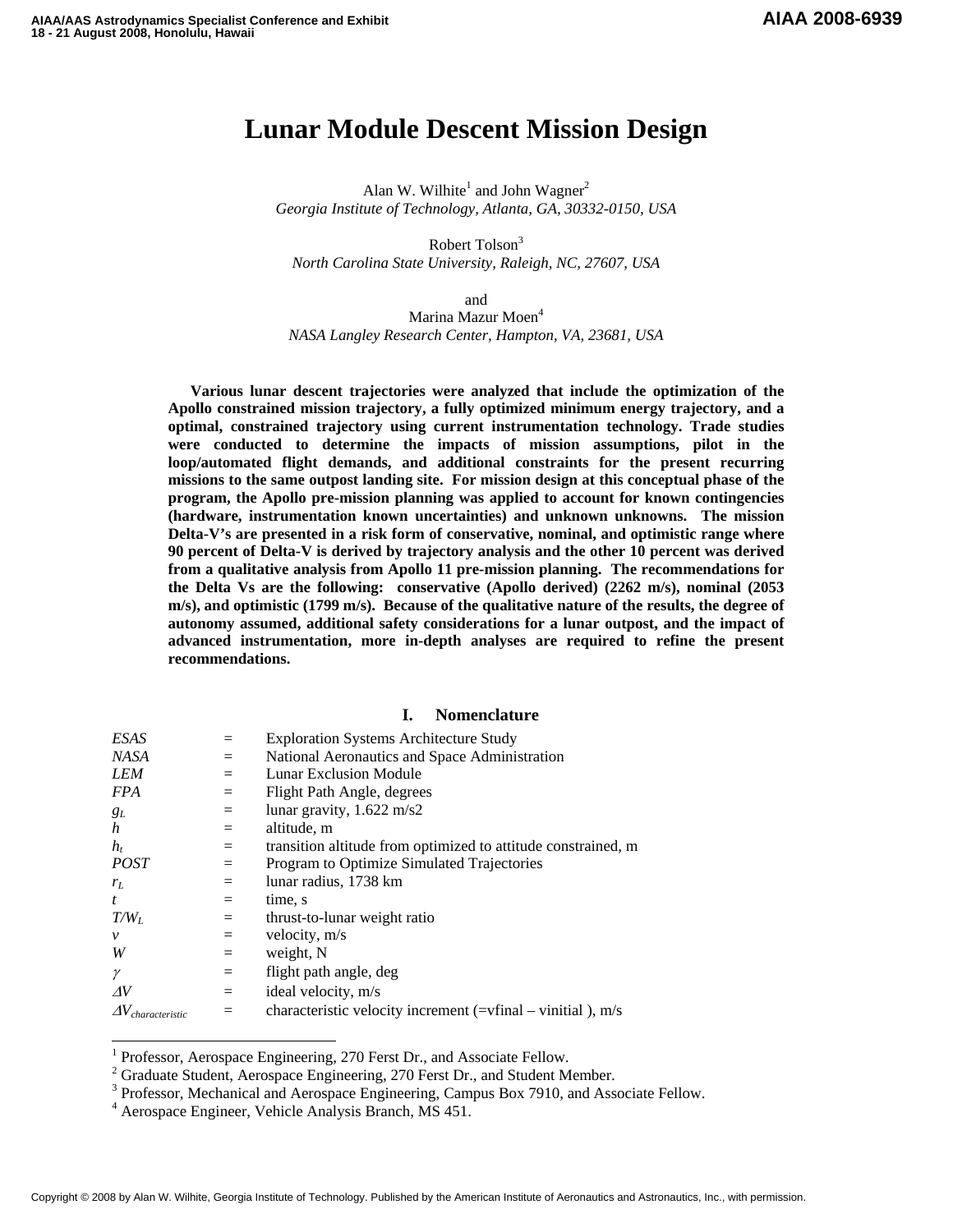| $\Delta V_{gravity\ losses}$                 | $=$ | velocity increment loss due to gravity, m/s             |
|----------------------------------------------|-----|---------------------------------------------------------|
| $\Delta V$ <sub>thrust vector losses</sub> = |     | velocity increment loss due to thrust misalignment, m/s |
| $\mu$                                        | $=$ | gravitational parameter, 4902.801 km3/s2                |

## **II. Introduction**

N January 2004, President Bush addressed the nation and presented the NASA's Vision for Space Exploration. This vision included the completion of the International Space Station, the retirement of the Space Shuttle, the development of a crew exploration vehicle, and the return of humans to the moon by no later than 2020 and human Mars exploration in 2030. The Exploration System Architecture Study (ESAS) team was established to develop the baseline architecture that NASA would use to return humans to the moon. A general description of the architecture established during this study is Ref. 1. There are six main vehicle elements in this architecture: a Crew Launch Vehicle, a Cargo Launch Vehicle, a Earth Departure Stage, a Lunar Surface Access Module, a Crew Exploration Vehicle, and a Service Module. A more detailed description of each element can be found in Ref. 1. The architecture was designed using heritage space components where possible to help improve the overall cost and reliability.  $\textbf{I}^\text{\tiny N}_{\scriptscriptstyle \text{dS}}$ 

The ESAS study was a 90-day conceptual study of the definition of a complete exploration architecture that laid the foundation for more in-depth analyses of each of the architecture elements. Currently, the detailed studies leading to preliminary design review are focused on the near-term elements of the Crew Launch Vehicle (ARES I), and the Crew Exploration Vehicle (Orion) for the space station mission. However, conceptual studies of the other ESAS elements are being conducted today to determine the mission and design requirements with the  $7<sup>th</sup>$  manned lunar landing scheduled for 2020.

The lunar landing mission design has a rich history of trajectory analysis development that progressively matured over the course of the requirements refinement of the Apollo Lunar Excursion Module (LEM). The Apollo program was initiated on May 25, 1961, when President John F. Kennedy announced the goal of sending an American safely to the Moon before the end of the decade. This mandate resulted in the first lunar landing of the Eagle lunar lander on July 16, 1969.

Although there have been six manned lunar landings, the present architecture has a different concept of operations. There will be an outpost requiring multiple landings, will have unmanned cargo landings with full automation and forty years of technology advancement to improve performance, and advanced navigation sensors such as LIDAR. This paper will concentrate on defining the performance requirements for the lunar lander and will provide trade studies for propulsion and concept optimization in this early stage of development.

#### **III. Lunar Landing History**

#### **A. Precursor Apollo Lunar Exclusion Module Studies**

Most of the early references in the 1950s of lunar landing (as described in Ref. 2) were qualitative. Ref. 2 from 1959 was one of the first quantitative attempts of modeling soft lunar landing. The minimum energy case was presented to illustrate the absolute minimum performance. This case requires two burns - an impulse burn at highlunar orbit (152 km) that directly transfers the LEM by an elliptical path to the surface (no mountains are assumed) followed by an impulsive stop. The resulting required performance, measured by ideal velocity increment -  $\Delta V$ , is 1,742 m/s. A more practical approach was presented for the de-orbit and landing (using a non-rotating moon analysis) which started from the high-altitude circumlunar orbit (152 km) and then transferred by a minimum-energy elliptical path to the lowest acceptable altitude, the highest lunar mountain peak of approximately 10,000 meters. An impulsively stop is then made at this low-lunar attitude. The vehicle then goes into a vertical free fall descent, and then a final upward thrust is used to decelerate the vehicle for a soft landing. The  $\Delta V$ , for the 152x15x0, was 1,956 m/s; this maneuver did require an extremely high thrust-to-weight ratio (T/W<sub>L</sub>) of over 5.3 (weight based on lunar gravity) as compared to Apollo T/W<sub>L</sub> of 1.8. As shown later, this de-orbit/landing technique has reasonable  $\Delta V$ ; however, the three engine starts reduce reliability, the requirement to start the engines during freefall is a safety concern, and finally, an extremely high system  $T/W_L$  is needed to stop the free fall.

Bennett became the lead for the Apollo lunar landing and wrote many of the papers during the design, development, and post-flight analyses of the Lunar Excursion Module. His paper is the first comprehensive "Apollo Working Paper" that conducted many of the initial performance trade studies. $\hat{3}$  The trajectory analyses included the calculus of variation technique established by Miele.<sup>4</sup> The concept of operations assumed an initial de-orbit transfer from a high-lunar circular orbit of 148.16 km (80 n.mi.) to an elliptical orbit with apoapsis of 15.24 km (50,000 ft)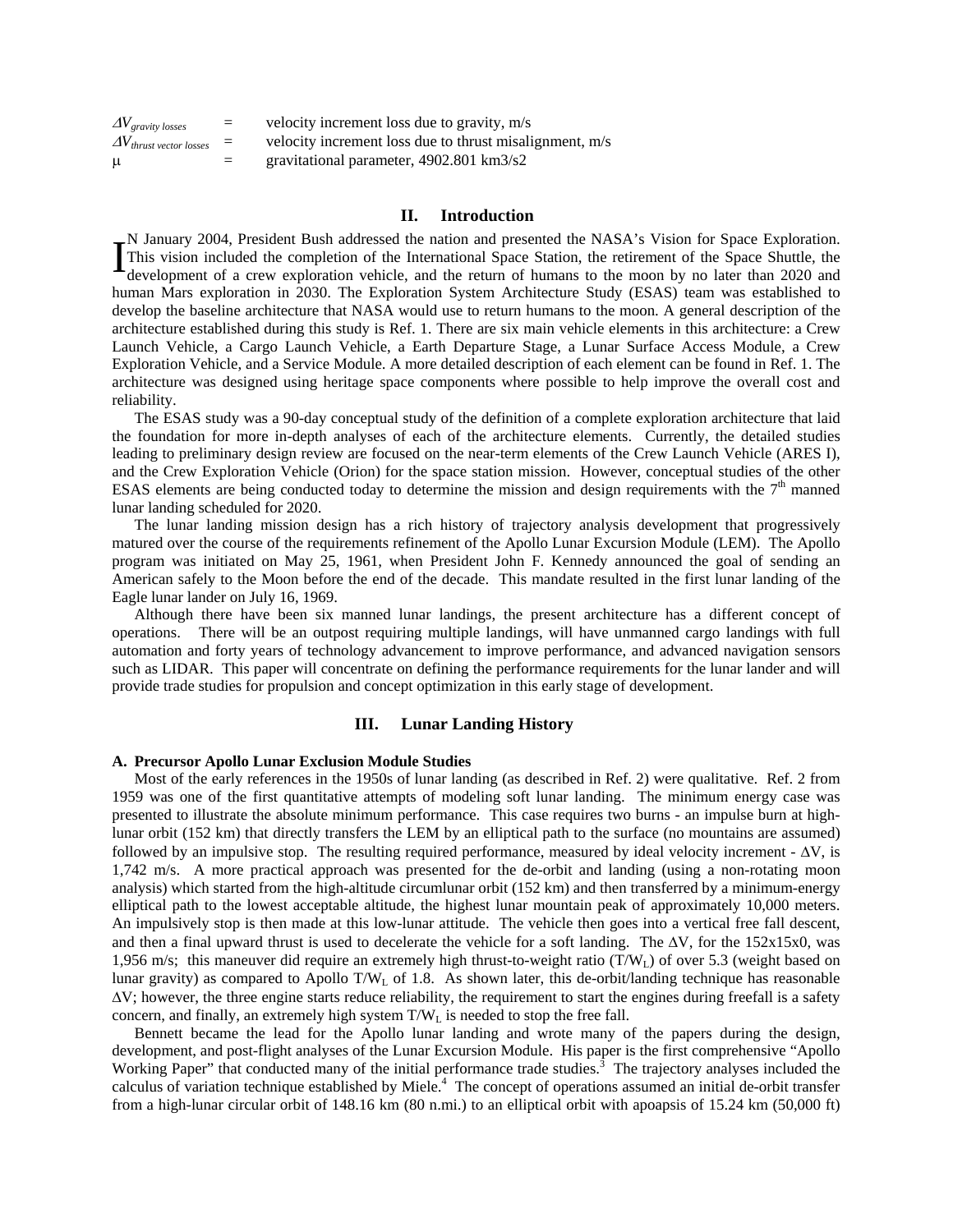requiring a ΔV of 29 m/s, then a "Fuel Optimum Phase" using continuous powered descent with the thrust along the velocity vector providing minimum energy deceleration to a transition altitude that was varied from 1.524 km to 4.572 km (5,000 to 15,000 ft), followed by a "Landing Approach Transition" where the attitude of the LEM was varied from 90 degrees vertical for best pilot visibility to 140 degrees which is approaching fuel optimum descent to the surface, and ending with the "Final Translation and Touchdown" phase with initial conditions of 0.304 km (1,000 ft), velocity of 22.86 m/s (75 ft/s), a flight path angle of 0 degrees (vertical), and a vertical descent rate of 6.1 (20 fps). The final landing started at an altitude of 15.2 m (50 ft) with a descent rate of 1.02 m/s (3.33 ft/s). The initial T/WL was 2.4 (0.4 Earth gravity) and was held at the maximum throttle setting of 1.0 and was throttled down to meet the constraints of the other phases. Meditch<sup>5</sup> in 1964 and Tawakley<sup>6</sup> in 1966 (Ref. 6 references Miele in 1958) concur that for optimum fuel consumption, an optimum fuel burn trajectory results with engines at maximum thrust throughout the trajectory. The performance results of Bennett are shown in Figure  $1<sup>3</sup>$  This figure presents several key results: 1) as stated above, the minimum fuel requirement using an elliptical transfer to the surface is a  $\Delta V$  of 1,742 m/s, 2) T/W<sub>L</sub> cannot be much lower than 1.8 and increases in T/W<sub>L</sub> can significantly reduce  $\Delta V$  up to a  $T/W<sub>L</sub>$  of approximately 4.8 (however a trade exists between performance and the additional mass required for the additional thrust), 3) the initial de-orbit transfer from high, lunar circular orbit to the start of the fuel optimum phase should be as low an altitude as possible, thus the need to know the exact lunar terrain to mitigate any mountain impact), 4) pitching the LEM attitude from a fuel optimum of 140 degrees to a pilot visibility optimum of 90 degrees requires a significant addition of ΔV up to approximately 122 m/s.



Final Conditions:  $h_r = 0.3$  km,  $v = 4.6$  m/s,  $\gamma = 0$ Initial Conditions: 15.2 km Circular Orbit



From the previous references, it was assumed that thrust was aligned with the velocity vector. Thompson shows that ascent trajectories can be performed with a gravity turn where an initial impulse angle of attack (or gimbal angle) is used right after the vertical liftoff and then gravity automatically turns the vehicle to horizontal flight (zero flight path angle) at orbital conditions by using zero angle of attack throughout the trajectory.<sup>7</sup> Noting that

 $\Delta V = \Delta V_{\text{characteristic}} + \Delta V_{\text{gravity losses}} + \Delta V_{\text{thrust vector losses}}$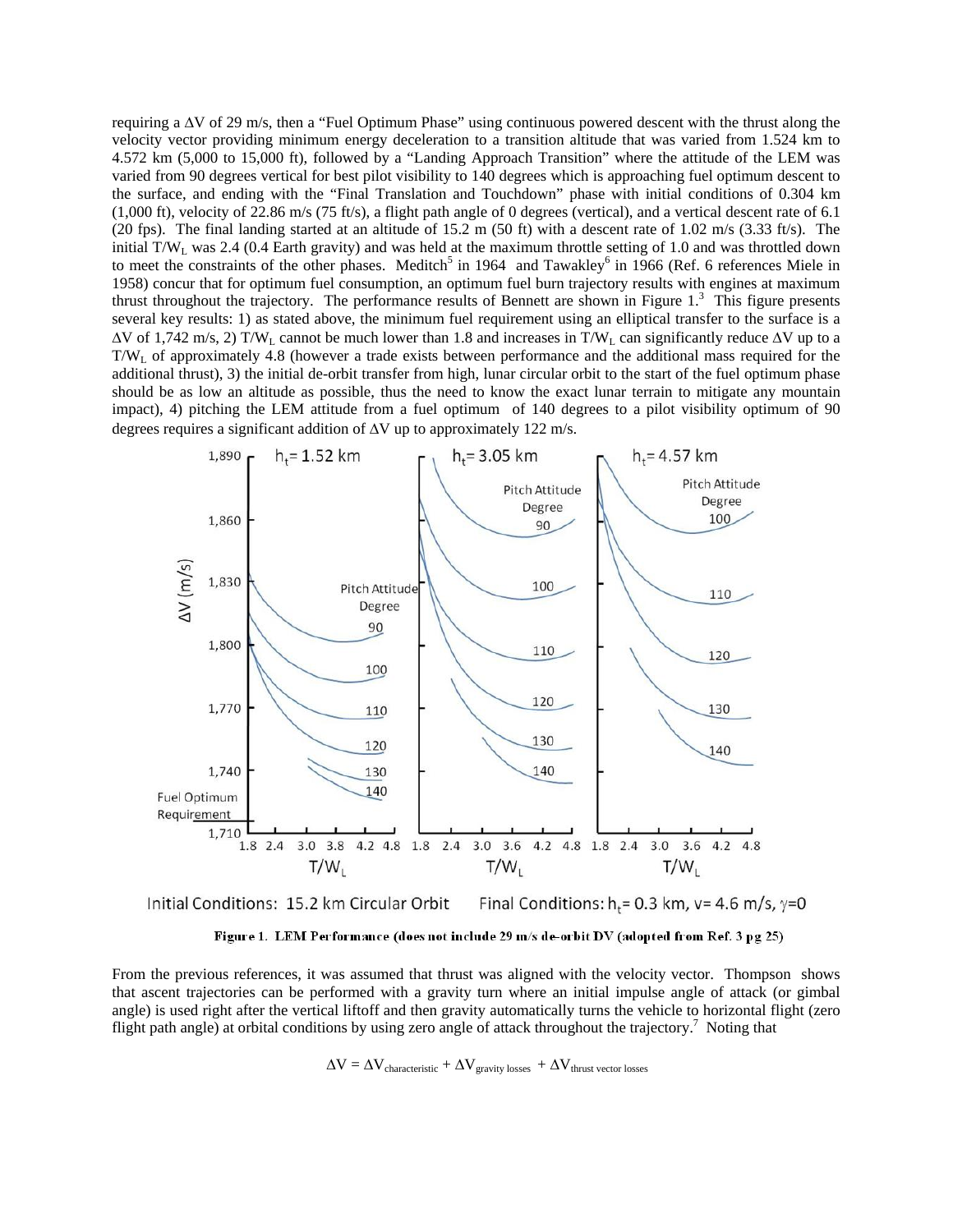(drag losses are zero in a vacuum) thrust vector losses are zero for zero angle of attack for acceleration (or 180 degree angle of attack for deceleration). However in Ref. 7, there is a theoretical analysis that shows that the "optimal" trajectory of minimum fuel burn is accomplished with varying angle of attack throughout the trajectory. This approach of using angle of attack trades lower gravity losses with thrust vector losses; however this approach uses extremely high angles of attack that limits this approach due to stability and control concerns. Using angle of attack to lower require ΔV performance is shown in the 1965 Ref. 8 where "to assume a zero angle of attack for all lunar descents is by no means optimum." Data in this reference showed that the improvement of fuel burn with thrust vectoring was a function of the LEM thrust-to-weight ratio.

## **B. Apollo Mission Planning**

The body of knowledge for LEM mission planning and post flight results from 1966 to the two LEM landings in 1969 is summarized in the "Apollo Experience Report" by Bennett.<sup>9</sup> Major differences between the initial performance analyses and the final mission plans included real-world impacts such as lunar surface hazard and avoidance maneuvers, pilot-in-the loop visibility and control, propulsion engine thrust constraints, known navigation errors, and contingency for unknowns. The LEM powered descent depended on the primary guidance, navigation, and control system; the descent propulsion system; the reaction control system; the landing radar; and the landing point designator. The Apollo descent strategy was to optimally descend with continuous thrust to a position where the pilot would have adequate time to observe the landing site and to provide adequate altitude, position, and velocity for the pilot to take the controls and land safely. The trajectory strategy is shown in Figure 2 and discussed in Ref. 9. "The lunar module powered-descent trajectory is initiated at pericynthion of 15.24 by 148.2 km (50,000 ft by 80 n.mi.) descent transfer orbit. The powered descent consists of three operation phases – braking, final approach, and landing. The "Braking" phase, initiated at pericynthion, is designed for efficient reduction of the orbital velocity and terminates at a position which is approximately  $\sim$  2.7 km (9000 ft) altitude. The "Approach" phase is designed to allow for the pilot to visually (out-the-window) assess the landing area and for abort safety. This phase terminates at the "Transition to Landing" phase which is at approximately 150 m (500ft altitude). The "Landing" phase, beginning is designed to provide the crew with detailed visual assessment of the landing area and to provide compatibility for the pilot takeover from automatic control. This phase includes a slow vertical descent  $\sim$  -1 m/s) from approximately 20 m (65 ft) and terminates at the touchdown on the surface.<sup>"9</sup> The total trajectory performance  $\Delta V$  (Fig. 2) shows the initial baseline.<sup>9</sup> The final baseline trajectory for Apollo 11 mission planning extended the final vertical descent from an altitude of 20 m to 46 m in order to provide additional landing/control time for the pilot.<sup>9</sup> This additional 26 m changed the trajectory performance  $\Delta V$  from 2014 m/s to 2081 m/s.

In order to determine the Apollo descent mission design-to requirement for  $\Delta V$ , uncertainties, contingencies, margin, and pilot performance considerations were added to the trajectory  $\Delta V$  as show in Table 1.<sup>8</sup>



Time

**Figure 2. Apollo Baseline Trajectory [Refs. 8 and 9]**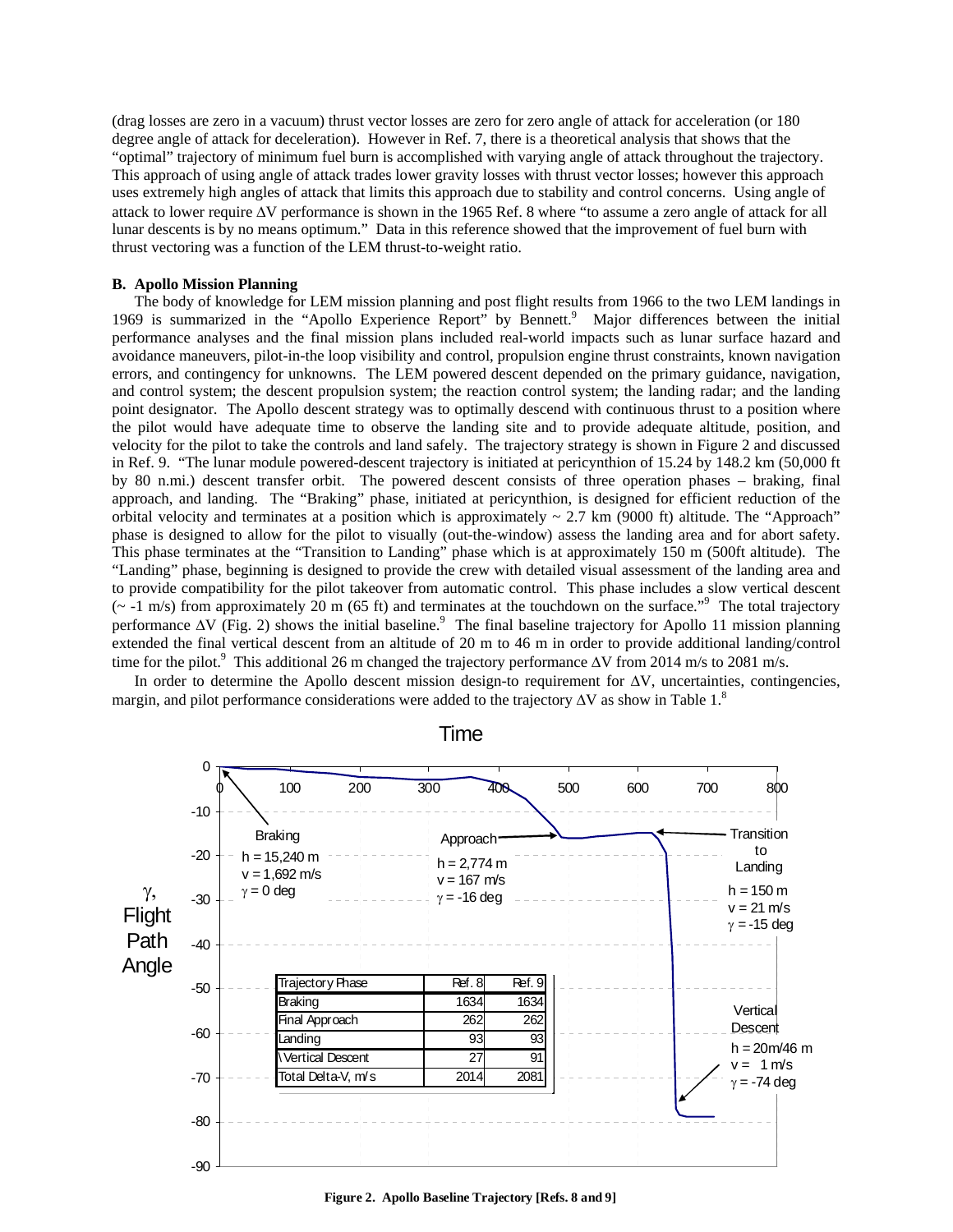|                                          | Propellant   | Propellant             | Delta V, | Additional |
|------------------------------------------|--------------|------------------------|----------|------------|
|                                          | Required, kg | Remaining,             | m/s      | Delta-V,   |
|                                          |              | kg                     |          | m/s        |
|                                          |              |                        |          |            |
| <b>System Capacity</b>                   |              | 8,282.8                |          |            |
| Offloaded                                | 34.2         | 8,248.6                |          |            |
| <b>Useable</b>                           | 113.6        | 8,135.0                |          |            |
| Available for Delta-V                    |              | 8,135.0                |          |            |
| Nominal required for Delta V (6827 fps)  | 7,693.3      | 441.7                  | 2081     |            |
| Dispersions $(-3\sigma)$                 | 132.4        | 309.2                  | 2134     | 53         |
| Contingencies                            |              | 0.0                    |          |            |
| Engine-valve malfunction (change in O/F) | 29.3         | 279.9                  | 2145     | 12         |
| Redline low-level propellant sensor      | 31.2         | 248.7                  | 2158     | 13         |
| Redesignation (8 m/s; 610 m diameter)    | 46.7         | 202.0                  | 2177     | 19         |
| Manual hover (27 m/s)                    | 65.3         | 136.7                  | 2204     | 27         |
| Margin                                   |              | 136.7                  | 2261     | 57         |
|                                          |              | Additional ∆V, m/s     |          | 180        |
|                                          |              | Additional AV, percent |          | 8.7%       |

| Table 1. Apollo Pre-Mission Planning Performance [Ref.3] |  |  |  |  |  |  |
|----------------------------------------------------------|--|--|--|--|--|--|
|----------------------------------------------------------|--|--|--|--|--|--|

Because of the known uncertainties (engine thrust, landing radar, and inertial measurement unit sensors), a Monte Carlo analysis was performed using the uncertainties of propulsion thrust, landing radar errors , terrain, and navigation gyros and accelerometer errors to determine the 3-sigma ΔV impact of 53 m/s on the baseline trajectory similar to Ref. 11. Contingencies of 25 m/s were added for known valve and sensor uncertainties. To account for potential hazards with the landing site, an extra 8 m/s was added for redesignation that provided an additional 610 m diameter landing site footprint. Also, an extra 3 seconds of vertical descent time was added to provide the pilot with a full 2 minutes of control time adding an additional  $\Delta V$  of 27 m/s. Finally a margin of 2.5 percent (57 m/s) was added for unknowns. Thus, an additional 180 m/s or 8.7 percent was added to the trajectory ΔV to define the Apollo 11 pre-mission design-to a ΔV requirement of 2261 m/s.

The need for the contingencies and margin can be illustrated in the actual mission performance of the Apollo descent as show in Table  $2^{12}$ . As shown in the bottom of the table, all the missions used more  $\Delta V$  than the  $\Delta V$ computed from the trajectory analysis (called percent of AP11 pre-nominal ΔV – Table 2). With the 8.7 percent contingency and margin added to the trajectory Delta-V, Neil Armstrong, on the first landing of the Eagle, came fairly close to using all the LEM propellant with his hazard avoidance maneuver. With knowledge from each successive mission, the landings became more routine, and the propellant actually used was closer to the predicted mission trajectory ΔV.

|                                        | Apollo 11 | Apollo 12 | Apollo 14 | Apollo 15 | Apollo 16 | Apollo 17 |
|----------------------------------------|-----------|-----------|-----------|-----------|-----------|-----------|
| LM Gross, kg                           | 15,095    | 15,224    | 16,187    | 16,438    | 16,437    | 16,448    |
| LM Propellant Burned, kg               | 7,899     | 7,826     | 7,994     | 8,334     | 8,313     | 8,313     |
| $\Delta V$ Used, m/s                   | 2,216     | 2,159     | 2,037     | 2,115     | 2,108     | 2,106     |
| LM Propellant Useable @ Cutoff         | 306       | 489       | 285       | 479       | 512       | 556       |
| LM Mass at engine cutoff               | 7,196     | 7,397     | 8,193     | 8,104     | 8,124     | 8,135     |
| $\Delta V$ Unused, m/s                 | 130       | 205       | 106       | 182       | 195       | 212       |
| Percent of AP11 pre-Mission $\Delta V$ | 98%       | 95%       | 90%       | 94%       | 93%       | 93%       |
| Percent of AP11 pre-Nominal $\Delta V$ | 106%      | 104%      | 98%       | 102%      | 101%      | 101%      |

**Table 2. Apollo Mission Performance [Ref. 12]**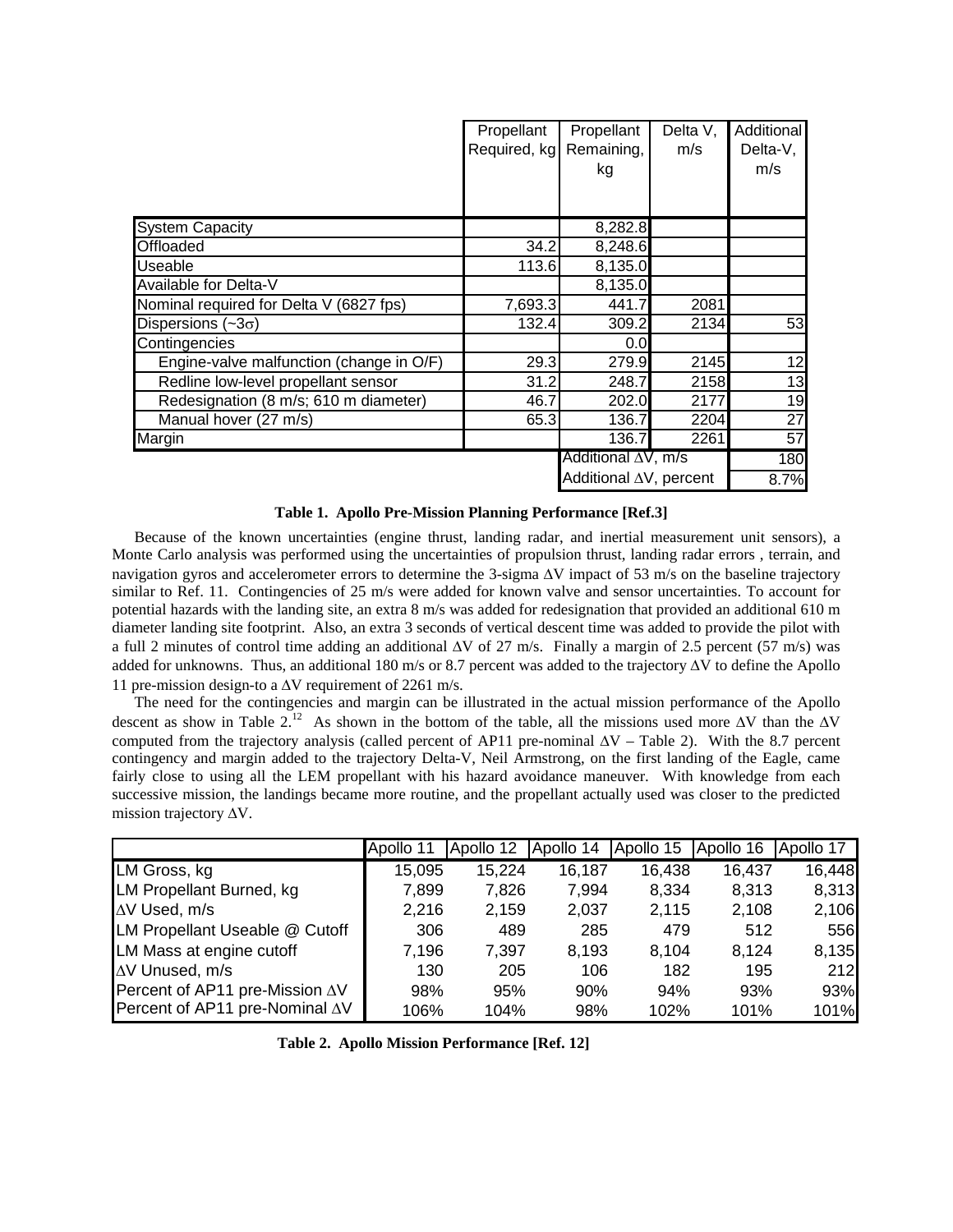## **C. Literature Observations**

Based on the literature for lunar powered descent and soft landing leading up to and including the Apollo planning and post-flight analyses, the following observations were made concerning the required performance ΔV:

- 1. The minimum energy ΔV is attained with an elliptical transfer from the lunar insertion altitude directly to the surface with an impulse burn to the surface of 33.3 m/s and an impulse stop at the surface of 1,714 m/s, for a total of 1,747 m/s. This is a theoretical minimum because of possible lunar mountain collisions and astronaut heart attacks caused by the frightening surface impulse maneuver.<sup>2,3</sup>
- 2. Theoretical analyses showed that using the maximum throttle provides the minimum fuel burn<sup>5,6</sup> and that angle of attack (or engine gimbal) may provide additional fuel economy.<sup>7</sup>
- 3. Several concepts of operations considered in the literature were constrained by the lunar topography, astronaut visibility of the landing site and pilot-in-the-loop considerations. Primary considerations that impact the performance  $\Delta V$  are system T/W<sub>L</sub>, initiation altitude of the continuous burn for the powered descent, pilot visibility considerations on approach such as time (or altitude or time of constant flight path hold) from the landing site/vehicle pitch attitude (vertical 90 degree attitude is best), redesignation for hazard avoidance, altitude of hover initiation, and rate of descent (time) for piloted landing, and other considerations such as known subsystem uncertainties, and overall contingency for unknown unknowns.
- 4. Using an optimal fuel burn trajectory, the performance  $\Delta V$  ranged from 1755 km/s at a T/W<sub>L</sub> of 4.8 and minimum observation altitude and a 140-degree attitude (which is near optimal) to 1,935 km/s for maximum observation altitude at a  $T/W<sub>L</sub>$  of 1.8 and a100-degree pitch attitude (Fig. 1).

## **III. Analysis and Trade Studies**

## **A. Analysis**

The Program to Optimize Simulated Trajectories (POST) was used for the trajectory performance calculations.<sup>13</sup> The POST is a generalized point mass, discrete parameter targeting and optimization program and provides the capability to target and optimize point mass trajectories for a powered or unpowered vehicle near an arbitrary rotating, oblate planet. For the present lunar study, a spherical, non-rotating model was used with the gravitational parameter,  $\mu$ , equal to 4902.801 km<sup>3</sup>/s<sup>2</sup> and radius,  $r_L$  equal to 1738 km. All trajectories were initiated at a circular lunar orbit altitude of 148.16 km (80 n.mi.).

## **B. Trade Studies**

**Optimal fuel burn with no constraints.** The studies in Ref. 2 were extended to determine the optimal fuel burn as a function of  $T/W_L$ . As shown in Fig. 3, the theoretical minimum for a (Hohmann) direct elliptical transfer to the surface ( $\Delta V$ =33 m/s) and an impulse burn on the surface ( $\Delta V$ =1,714 m/s) is 1,747 km/s. The red line is the total  $\Delta V$ from the initial circular lunar injection orbit altitude (1783 km) and the blue line is the ΔV from the transfer orbit to the surface. Note that the transfer orbit altitude changes (green line) with  $T/W_L$ , and that for optimal fuel burn cases, the start altitude is below the safe altitude of 6 to 15 km for the highest lunar mountain peaks. Trajectory adjustments have to be made for these cases. The difference between the red and blue lines is the de-orbit ΔV from the initial circular orbit of 1,783 km to the start of the continuous powered descent. As  $T/W_L$  increases from the Apollo T/W<sub>L</sub> of 1.8 to 4.8, the  $\Delta V$  decreases from 1,874 km/s to 1767 km/s. Thus, there is a system trade of  $\Delta V$ versus the addition of addition engine mass to obtain the additional thrust. The ΔV difference between the minimum energy Hohmann and the optimal fuel burn are gravity losses as there are no thrust vector losses since the angle of attack is kept at a constant 180 degrees (directly opposite the flight path angle).

**Optimal Apollo Trajectory**. The POST program was used to optimize the Apollo trajectory using the same specific impulse (299 s), the same  $T/W_L$  (1.8), the same flight phases and constraints.

For the initiation of the continuous powered braking phase, the altitude and flight path angle were selected by the optimizer as well as the thrust angle. The throttle was set at 100%. The initiation of the approach phase (used for out-the-window pilot visibility to detect any hazards for redesignation.) was selected by the optimizer where the flight path angle is equal to the Apollo -16 degrees flight path angle hold. The hold time was 120 seconds. An optimal combination of thrust angle and throttle is determined to maintain this -16 degree flight path angle until an altitude of 150 m and velocity of 21 m/s is reached. At this state of altitude and velocity, the landing phase begins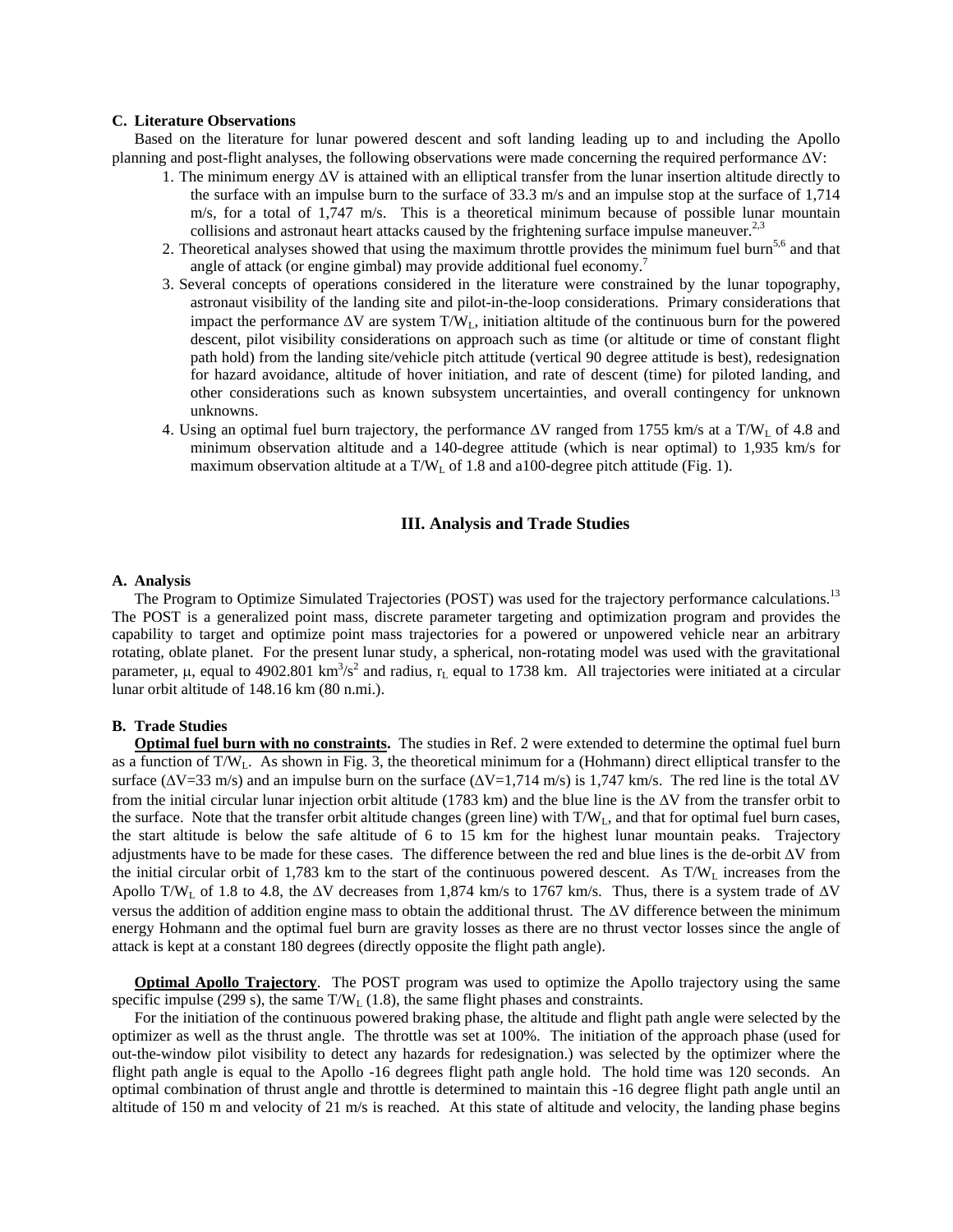



where the optimal throttle and thrust angle is determined to reach 46 m altitude and -90 degree flight path angle for vertical descent. Vertical descent rate was held to 1 m/s descent velocity by varying thrust. It should be noted that the Apollo engine had constraints on throttling (no throttling between 100 and 50 percent), but none were administered with this optimal simulation.

Figure 4 compares the Apollo trajectory to the "optimal Apollo" trajectory. As shown in the figure, the braking phase of the optimal trajectory is somewhat lofted allowing a 100% throttle that slows the lander faster than Apollo, thus saving 42 m/s in ΔV. The total trajectory time was reduced by approximately 100 seconds. Also the



**Figure 4. Comparison of Apollo and "Optimal" Apollo Trajectories.**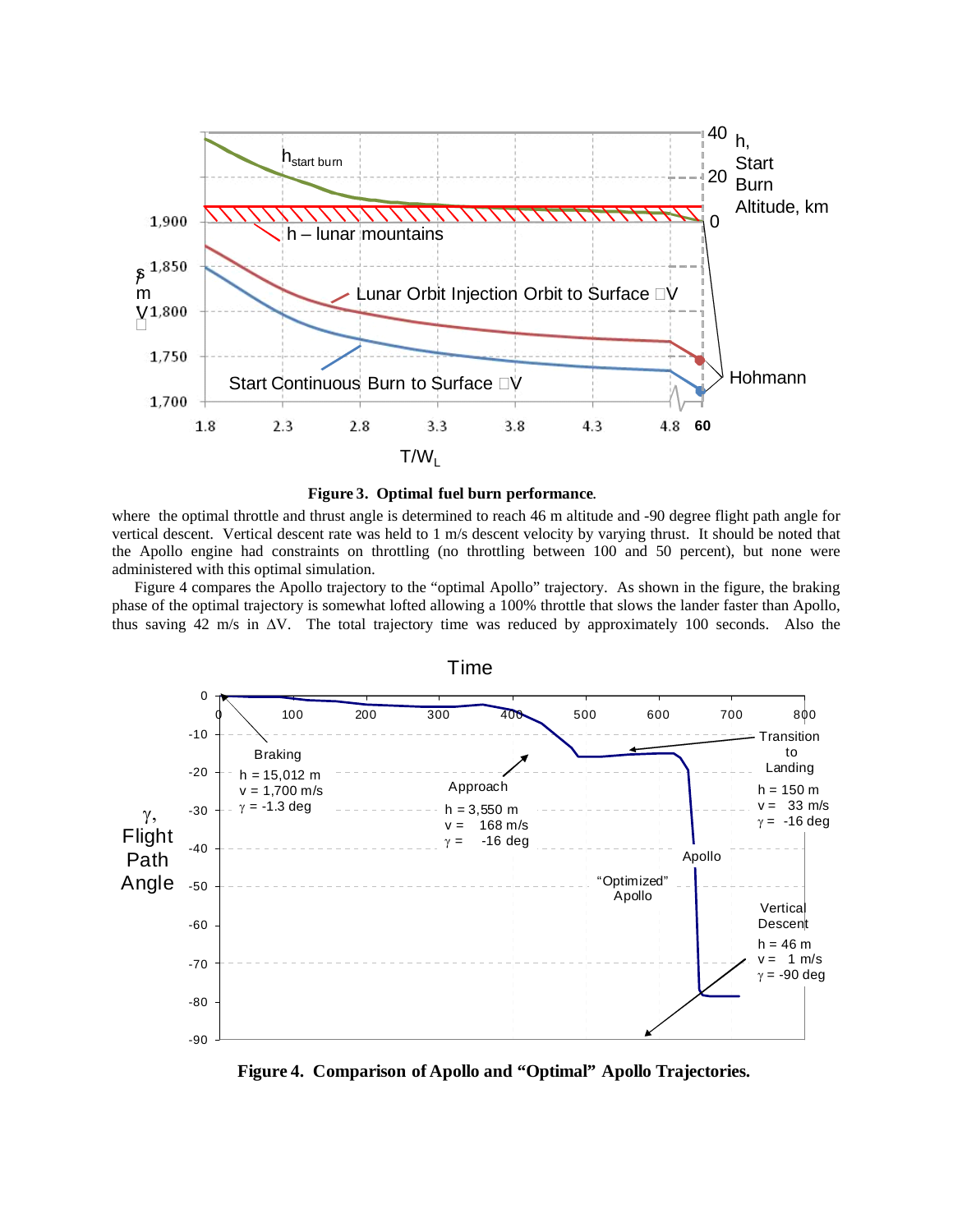optimization of the Landing Phase saves an additional 44 m/s. Comparing the phase ΔVs of Figure 4 to Figure 2, approximately 100 m/s were saved over the complete trajectory.

**Eliminate the approach phase.** The next trajectory simulation eliminates the approach phase of holding the minus 16-degree flight path angle (Fig. 5). This trajectory assumes a flight instrument landing; however, the final hover and the constant decent rate is retained for final pilot-in-the-loop landing. The direct path is more compatible with current LIDAR systems that would rather have a vertical -90 trajectory to reduce navigational errors. As shown in Figure 5, the trajectory takes a much more direct path and is shorter in total time. The ΔV was reduced to 1877 m/s, a 204 m/s (9.8 percent) savings over the Apollo baseline trajectory.



Figure 5. "Full Optimized" Descent

**Compromise trajectory**. The next trajectory (Fig. 6) considered was a compromise trajectory using a -45 degree flight path angle hold was considered. The flight path hold time was not changed in this trajectory. Resulting ΔV for this compromise trajectory is 2,015 m/s.

**Thrust to Weight Trade**. Figure 7 shows the results of changing the initial T/W<sub>L</sub> for 1.8 (Apollo) to 4.6. Comparing Figure 7 to Figure 3, the flight-path hold trajectories with the required throttle in the last phases of flight, do not have the improvement with  $T/W_L$  that the unconstrained "optimal" cases do. However, it should be noted that for all cases, the improvement in trajectory ΔV must be traded with the additional mass of the engines for final thrust-to-weight ratio selection.

**Approach Hold Time**. The flight path hold time is determined by the time a pilot needs to ascertain that the landing site is clear for landing or there is a hazard requiring avoidance maneuvers; thus, in order to determine the observation and response times, pilot-in-the-loop and operations support simulations need to be conducted.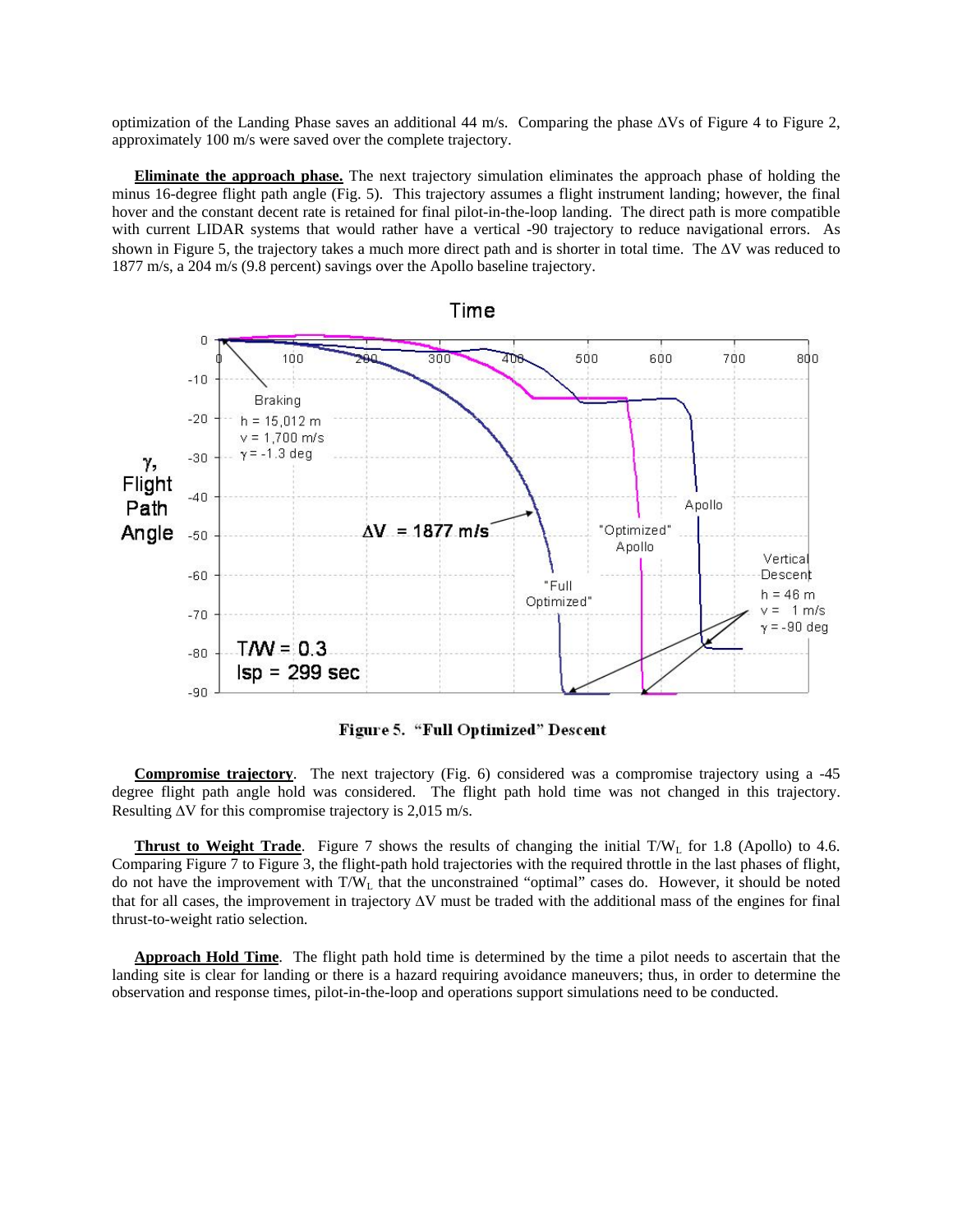

Figure 6. Compromise Trajectory comparison



Comparing the "Full Optimized" trajectory in Figure 6 with the -45 degree flight path hold trajectory, the trajectories follow the same path until the approach phase is reached. The impact of varying the length of flight path hold time is show in Fig. 8 where the Apollo hold time was 120 seconds. As shown in the chart, there is approximately a 50 m/s difference in the ΔV between the Apollo hold time for the pilot and the no hold time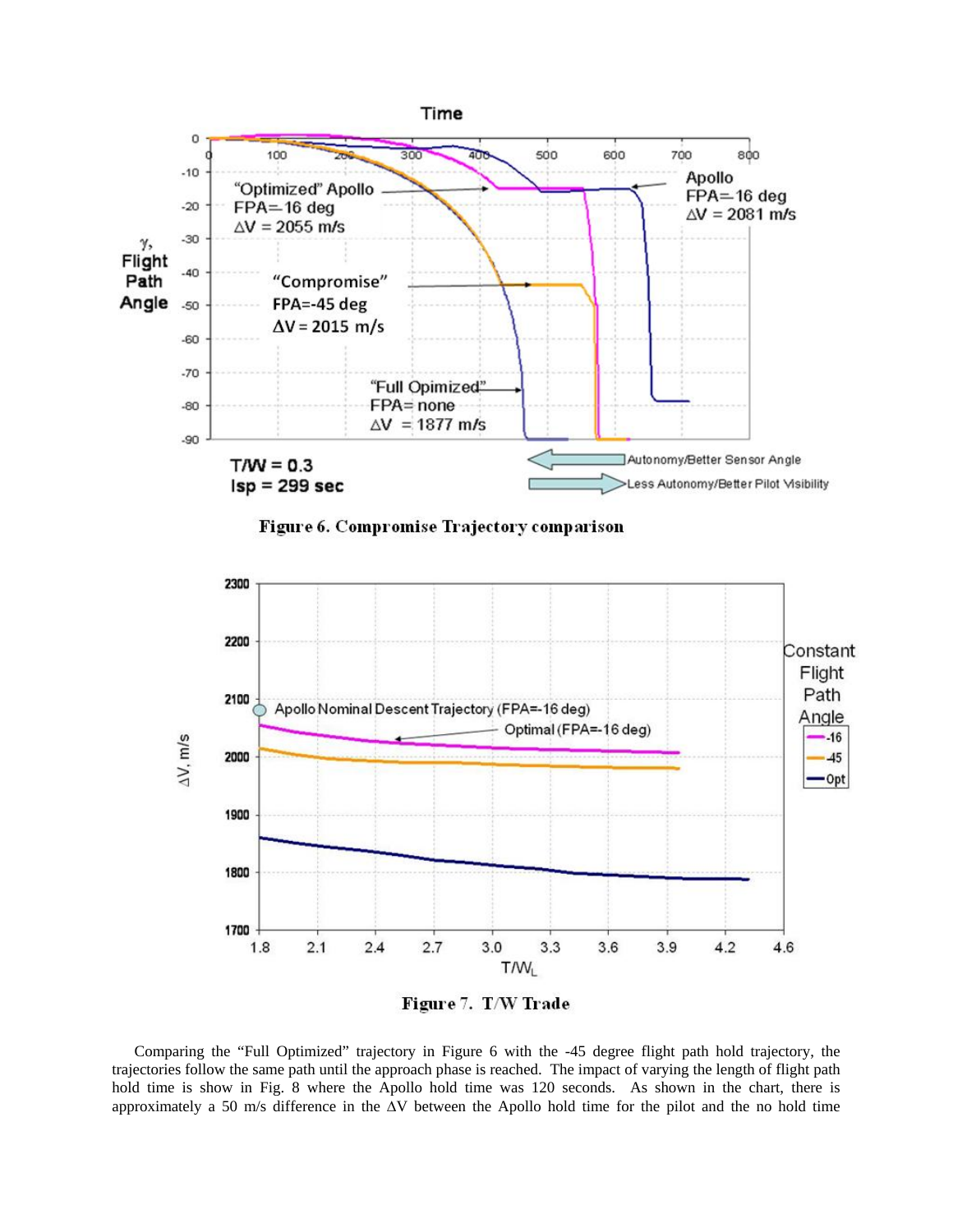required for full autonomous flight assuming that full instrument scans can be made and hazard avoidance maneuvers can be initiated during the unaltered optimized trajectory.



**Figure 8. Flight Path Angle Hold Time.** 

**Final Descent Vertical Distance and Time**. The final phase of the trajectory is the hover and slow descent rate for landing. As mentioned earlier in the report, $9$  the Apollo Vertical Descent distance was extended from 20 to 46 m (20 to 46 seconds on -1 m/s vertical decent velocity) in order to provide extra time and distance for the final landing due to pilot constraints. In addition, for the Apollo 11 pre-mission planning, an extra 17 m (17 seconds) was added for additional margin. Figure 9 shows the impact of the Vertical Descent distance (and descent time assuming a 1 m/s descent rate) has on trajectory  $\Delta V$ . This  $\Delta V$  performance requirement for vertical descent is all gravity losses determined by

$$
\Delta V_{\text{gravity losses}} = g_L t = 1.622 \text{ m/s}^2 \cdot t
$$

On the Apollo missions, the final descent maneuver was actually flown by several iterations of hover, pilot observation, pilot maneuver decision, and partial descent. On the first mission, astronaut Neil Armstrong observed boulders at the landing site and diverted until a clear site was found. As shown in Table 2 (Apollo 11), 98 percent of the total on-board propellant was burned and 6 percent more propellant was used than determined by the nominal trajectory. Commander Neil A. Armstrong's comments on his landing maneuver were the following - "I [was] just absolutely adamant about my God-given right to be wishy-washy about where I was going to land."8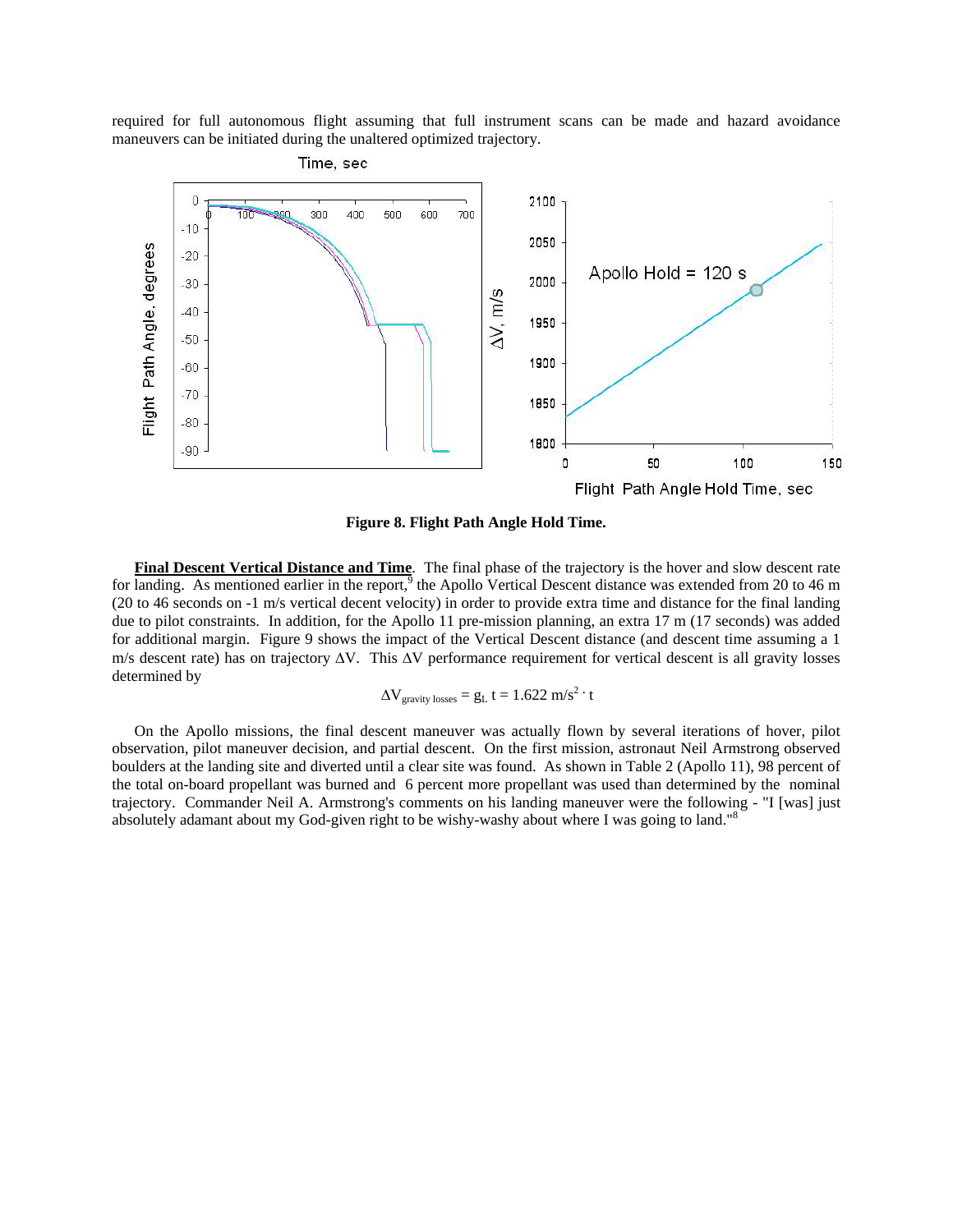

Figure 9. Performance Requirements for Final Vertical Descent.

**Site Redesignation.** During the nominal Apollo descent flight, the crew had 120 seconds of approach phase. During the approach phase the landing site is visible and the crew can determine if the target landing site is safe for landing. In the event that the landing site is deemed unsafe, a new landing site would be chosen and a redesignation trajectory would be flown.

Table 3 shows the redesignation landing footprint options of a 25 and 50 meter radius circle. Also, the redesignation impact  $\Delta V$  is shown for making the landing change for 110, 50, and 0 seconds from the end of the approach phase. The impacts show that an early redesignation decision can actually save ΔV (negative  $\Delta V$  in Table 3) because the 120 second approach phase (flight path angle hold) is terminated early to start the redesignation and landing maneuvers. For the uprange and cross range cases at 50 seconds, extra powered braking performance is required. At time to landing equal to 0, the assumption is that the required ΔV is all gravity loss and that the diversion velocity is 8 m/s, the same diversion velocity as Apollo. As shown in the previous section, the required  $\Delta V$  is simply a function of time (or distance divided by diversion rate). From the table, it is shown that no extra  $\Delta V$  is

| Redesignation AV Impact m/s     |           |         |       |  |  |  |
|---------------------------------|-----------|---------|-------|--|--|--|
| <b>Time to Landing</b><br>(sec) | 110<br>50 |         | 0     |  |  |  |
| <b>Uprange</b>                  |           |         |       |  |  |  |
| 25 meter                        | $-7.26$   | 0.24    | 5.07  |  |  |  |
| 50 meter                        | -6.96     | 5.44    | 10.14 |  |  |  |
| Downrange                       |           |         |       |  |  |  |
| $25$ meter                      | $-7.76$   | $-2.76$ | 5.07  |  |  |  |
| 50 meter                        | $-8.06$   | $-3.56$ | 10.14 |  |  |  |
| <b>Crossrange</b>               |           |         |       |  |  |  |
| $25$ meter                      | $-7.76$   | 6.24    | 5.07  |  |  |  |
| 50 meter                        | $-7.56$   | 7.34    | 10.14 |  |  |  |

Table 3. Redesignation  $\Delta V$  Requirements,  $m/s$ 

required for redesignation if the landing site hazard can be detected early enough. As shown in Table 2, the Apollo requirement for redesignation was 19 m/s where the assumption was a much larger redesignation footprint of 305 meter radius. In this present study, the landing site topography would be very accurately defined with the Lunar Reconnaissance Orbiter; thus a smaller redesignation footprint circle was assumed in the analysis.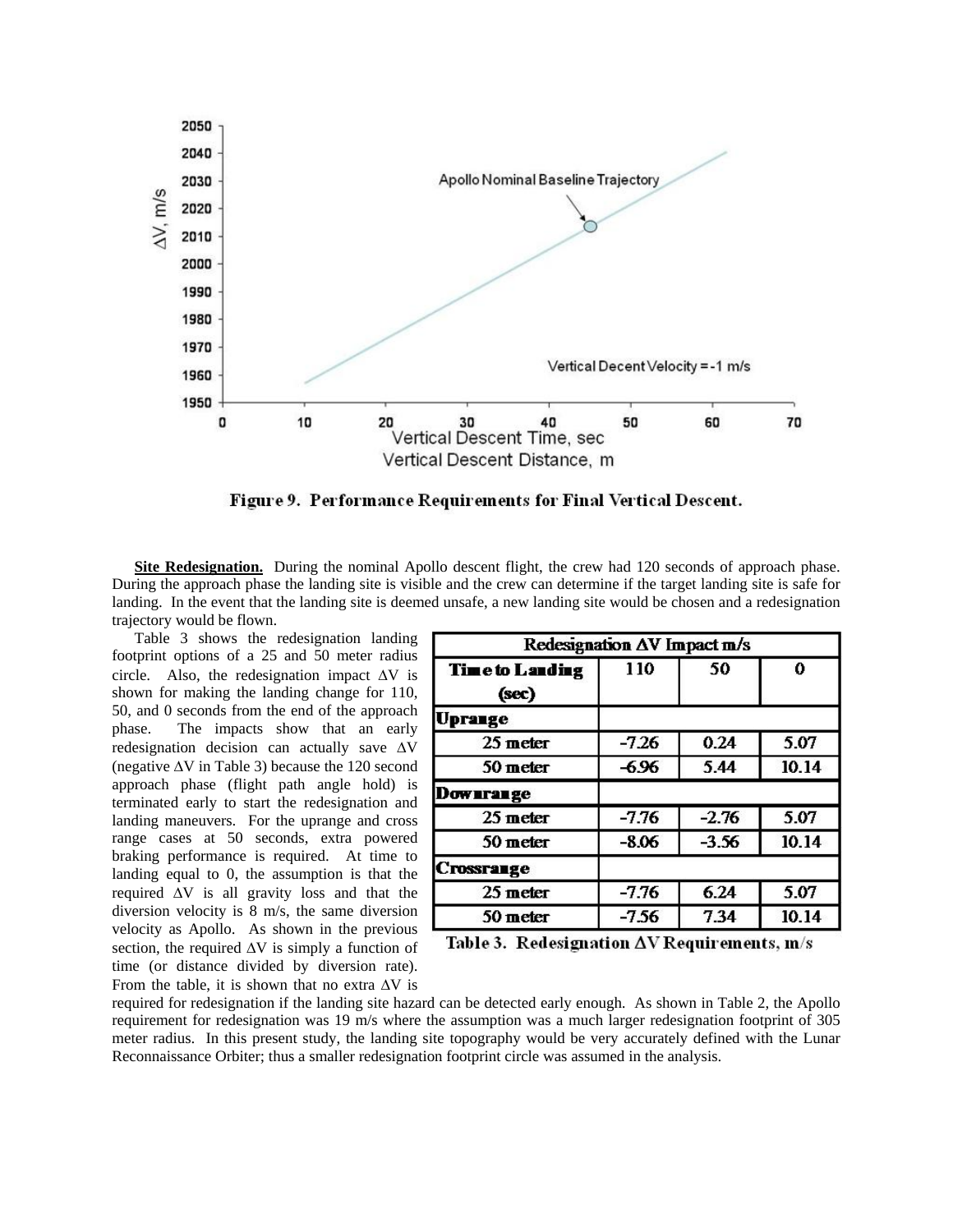**Instantaneous Impact Point**. In the present lunar exploration scenario, two types of missions are planned: short stay 7-day missions (Apollo had 3-day missions) at various landing sites on the moon and support of a continuous stay at an outpost using 180-day missions requiring both cargo only and human/cargo payloads. For these outpost



Figure 10. Definition of the Instantaneous Impact Point

missions, there is a concern about the safety of the outpost if a lunar lander loses power on the approach where the lander may either impact the outpost or contaminate the outpost with lunar regolith ejecta if the lander crashed in near the outpost.

The landing point for an all engine shutdown is called the instantaneous impact point (IIP). Figure 10 illustrates the IIPs relative to the planned landing zone. Initially, during the braking stage, the IIP would be downrange of the landing zone as illustrated by (1). As the lander approaches the landing zone, the IIP approaches and passes over the landing zone (2). The IIP is then uprange of the landing zone, moving further away on the uprange side of the zone, and then approaching the zone until landing.

Figure 11 shows two trajectories from Figure 6, the "Full Optimize" and the "Compromise" :where the approach flight path hold is -45 degrees. For both trajectories, the IIP starts on the right hand side of the figure. As the lander approaches the landing sight, the IIP gets closer to the landing zone on the downrange side until the IIP is at the outpost. The lander IIP then switches to the uprange, gets further away, and then again approaches the landing zone from the uprange side.

A strategy to mitigate the impact (no pun intended) is to have the lander dogleg into the landing zone by staying a



**Figure 16. Instantaneous Impact Point for Reference and**  Figure 11. Instantaneous Impact Point.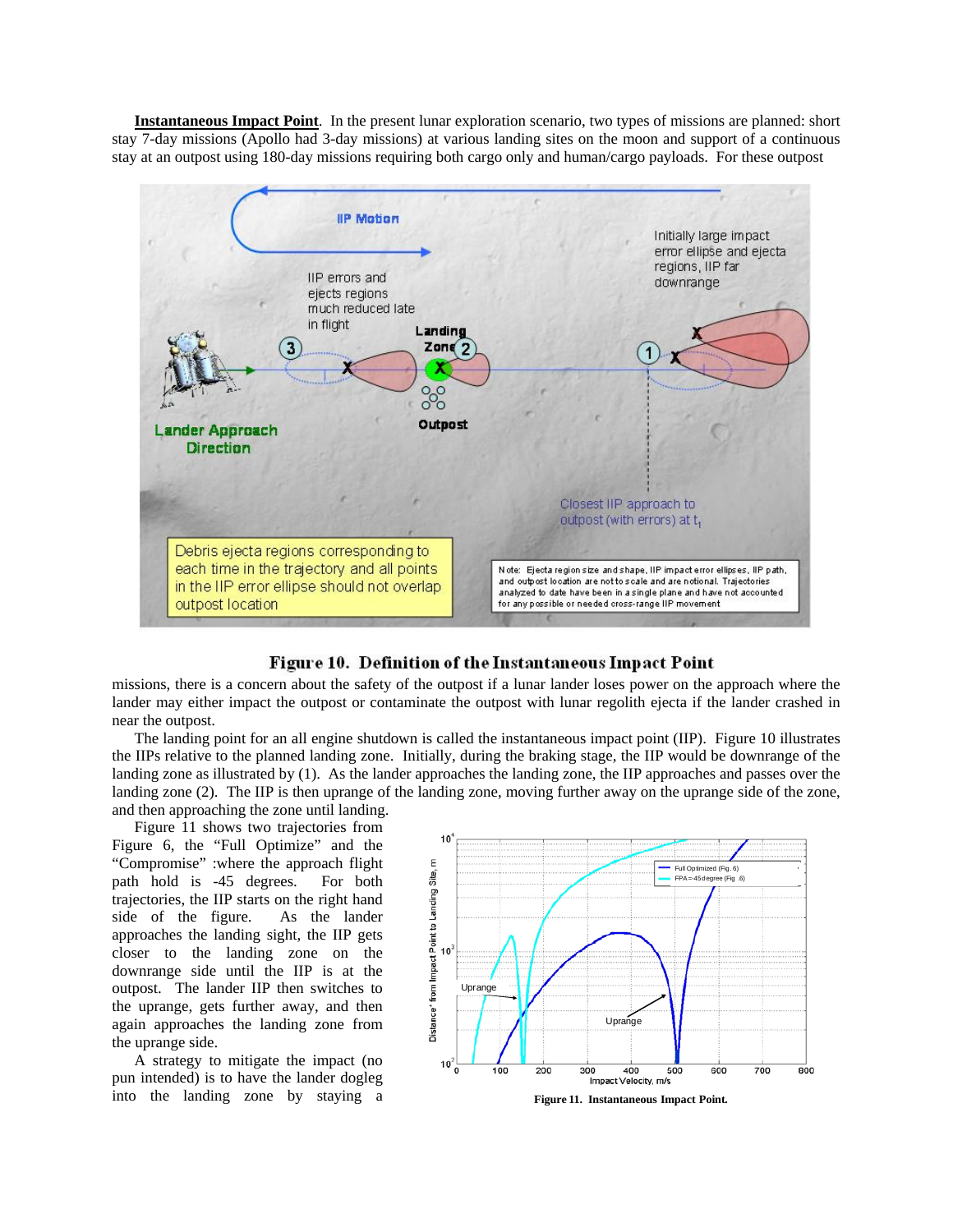constrained distance from the cross range side of the landing zone. Figure 12 shows four trajectories with this dogleg maneuver for various offset distances.

Figure 13 shows the performance requirement of distance offset and dogleg into the landing zone. The performance penalty for this maneuver is approximately 19 m/s ΔV for a 1 km cross range maneuver.





## **IV. Results and Discussion**

Table 4 shows the conceptual performance ΔV recommendations based on the current conceptual state of the design and supporting analyses. The recommendations are given in terms of conservative, nominal, and optimistic. The conservative performance is Apollo based with the addition of 19 m/s for a 1 km cross range capability to dogleg into the outpost landing site. The (extremely) optimistic recommendation is not really a recommendation but provides an absolute minimum ΔV requirement for reference. As shown, the nominal is between the conservative

|                                     | <b>Assumptions</b>        |                |                       | $\Delta V$ , m/s |                |            |
|-------------------------------------|---------------------------|----------------|-----------------------|------------------|----------------|------------|
|                                     | Conservative              | <b>Nominal</b> | Optimistic            | Conservative     | <b>Nominal</b> | Optimistic |
| <b>Nomial Trajectory</b>            | <b>Pre-Mission Apollo</b> | $FPA = 45$     | Optimized             | 2081             | 2015           | 1877       |
| <b>T/W</b>                          | 1.8                       | 2.4            | 3.0                   | o                | $-20$          | $-30$      |
| Dispersions, AV m/s                 | 53                        | 27             | $\Omega$              | 53               | 27             | 0          |
| Approach Time, sec                  | 120                       | 60             | $\bf{0}$              | 0                | $-10$          | $-20$      |
| Vertical Descent Time, sec          | 46                        | 23             | 12                    | 0                | $-37$          | $-55$      |
| Vertical Descent Margin, AV m/s     | 17                        | 8              | 0                     | 27               | 14             | $\bf{0}$   |
| Redesignation footprint radius, m   | 305                       | 50             | 25                    | 0                | 15             | 8          |
| Instantaneous Impact Cross Range, m | 1000                      | 500            | 200                   | 19               | 10             | 5          |
| Hardware Uncertainties, AV m/s      | 25                        | 12             | $\bf{0}$              | 25               | 12             | $\bf{0}$   |
| Additional Margin, AV m/s           | 57                        | 28             | 14                    | 57               | 28             | 14         |
|                                     |                           |                | Total Mission AV, m/s | 2262             | 2053           | 1799       |

Table 4. Conceptual Mission Planning Recommendations.